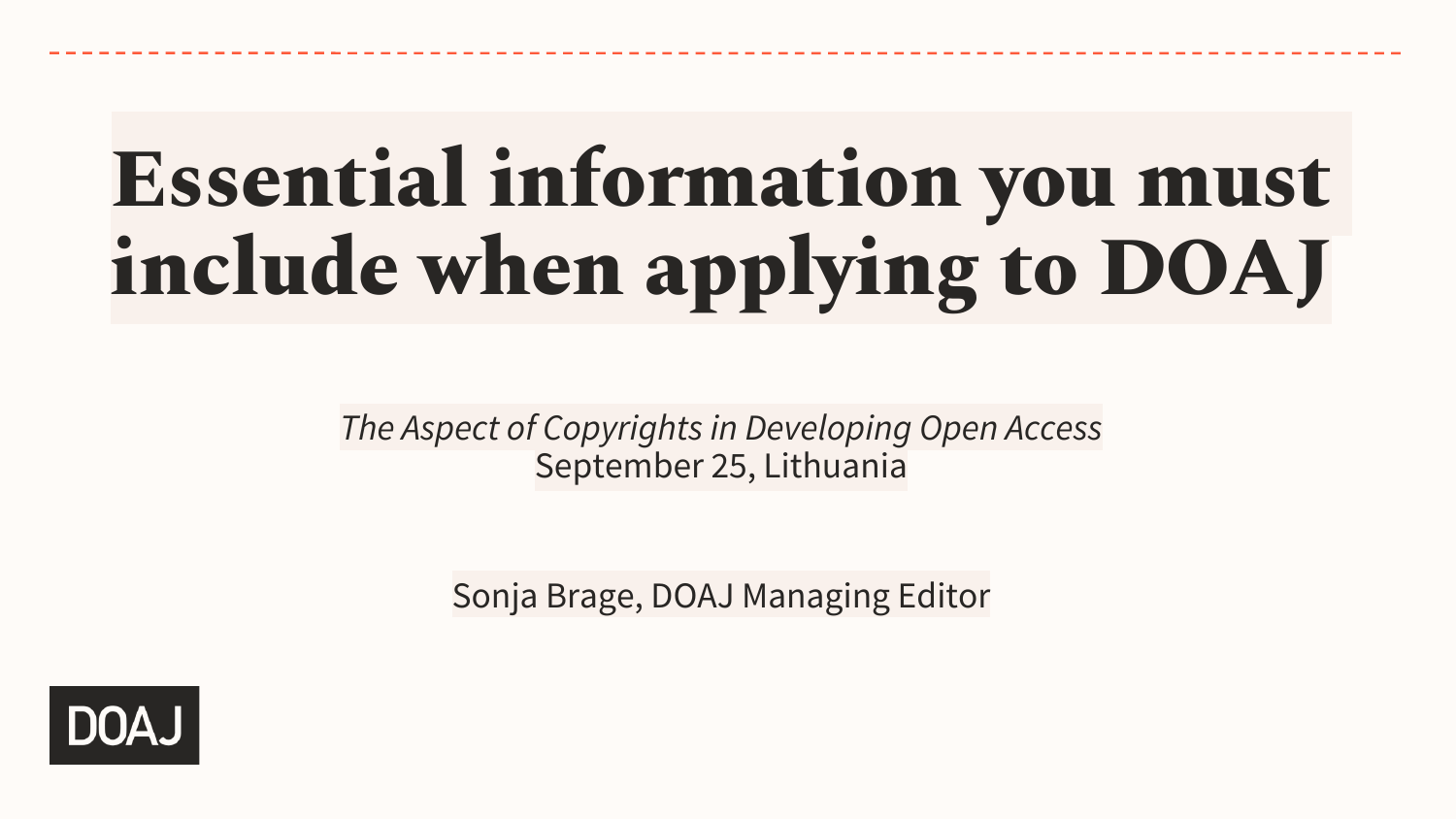#### **About myself**

- I have been a Managing Editor of DOAJ since 2005.
- I am responsible for journals and applications from the Russian Federation and the so-called "Cyrillic" editorial group (Ukrainian, Belarusian and Bulgarian).
- After the presentation we will introduce the managing editor for Lithuania, Iemima Ploscariu, who is responsible for applications and journals from Lithuania, among others.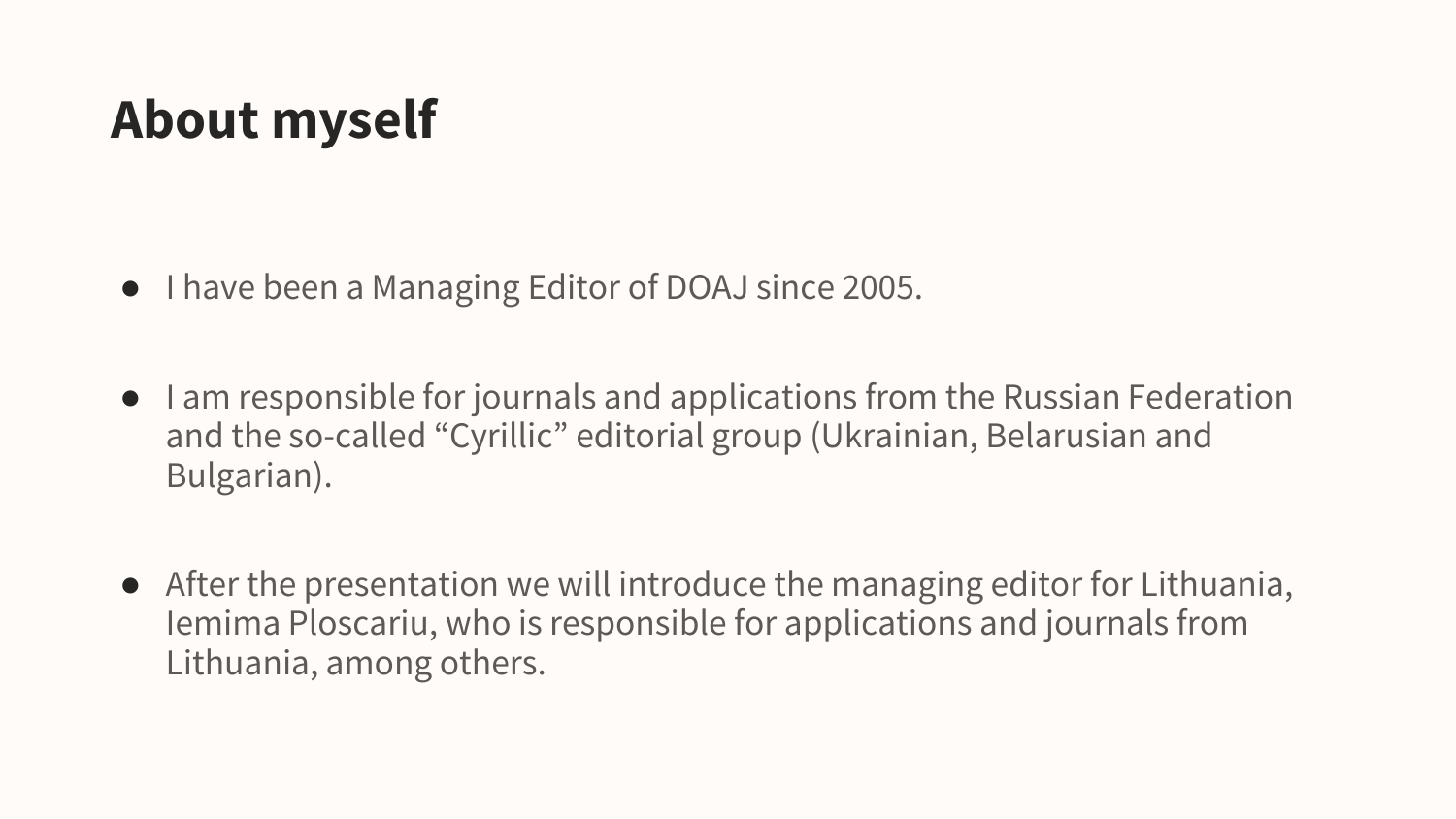### **About DOAJ - doaj.org**

- **Community-curated index of peer-reviewed open access journals**
- Small, independent, not-for-profit organisation founded in 2003
- Virtual organisation with team members all over the world, including India, China, Russia, North America, Africa, Latin America and more.
- $\bullet$  ~100 volunteers processing applications
- Average 700 applications per month (940 peak in June 2020)
- Acceptance rate  $\sim$ 35%
- Over 43 500 records processed since March 2014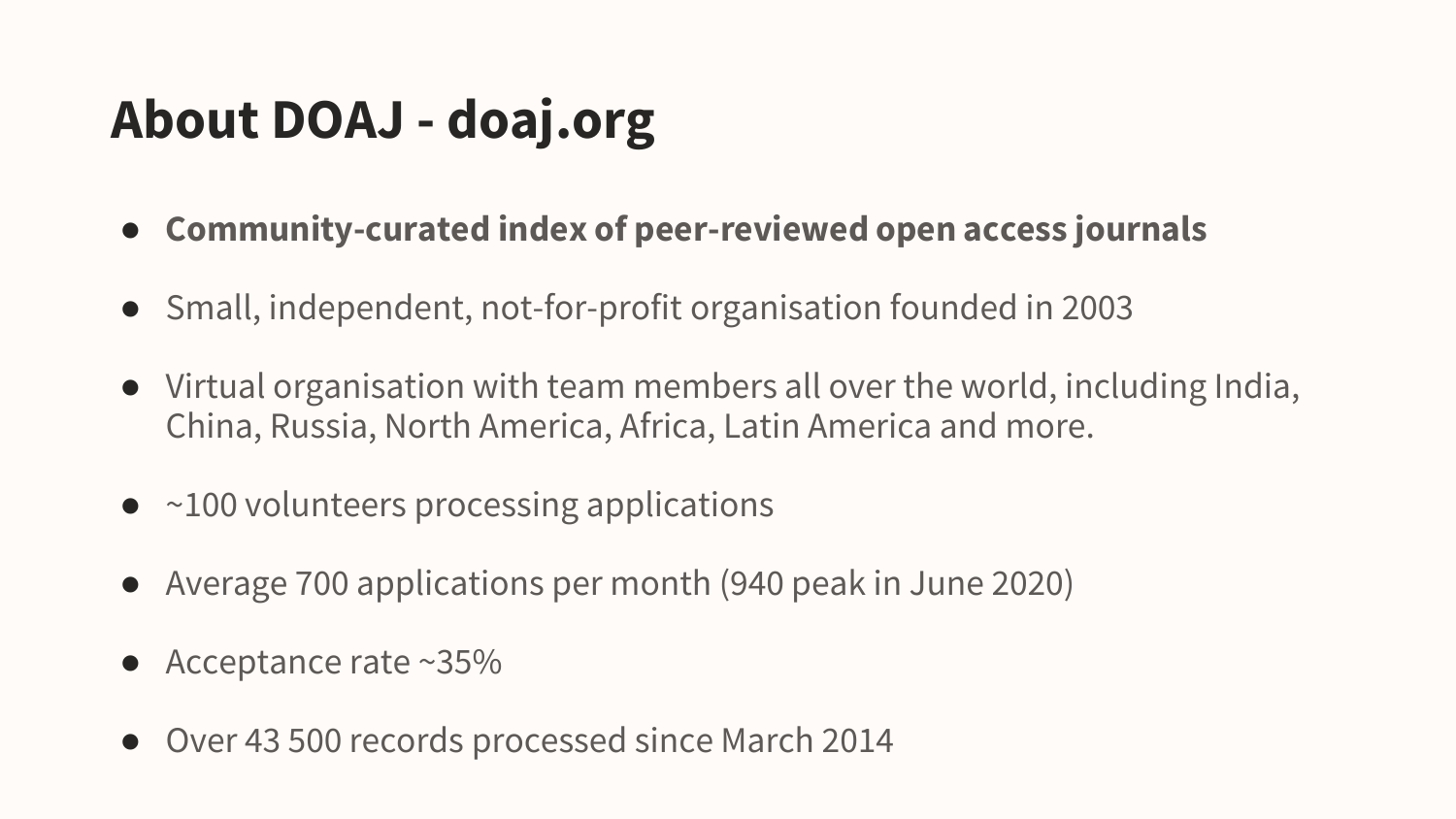# **What type of journal can apply?**

- Open access journals published in any language.
- The journal must be actively publishing scholarly research ○ All research subject areas are accepted ○ Should publish at least 5 research articles per year
- The primary target audience should be researchers or practitioners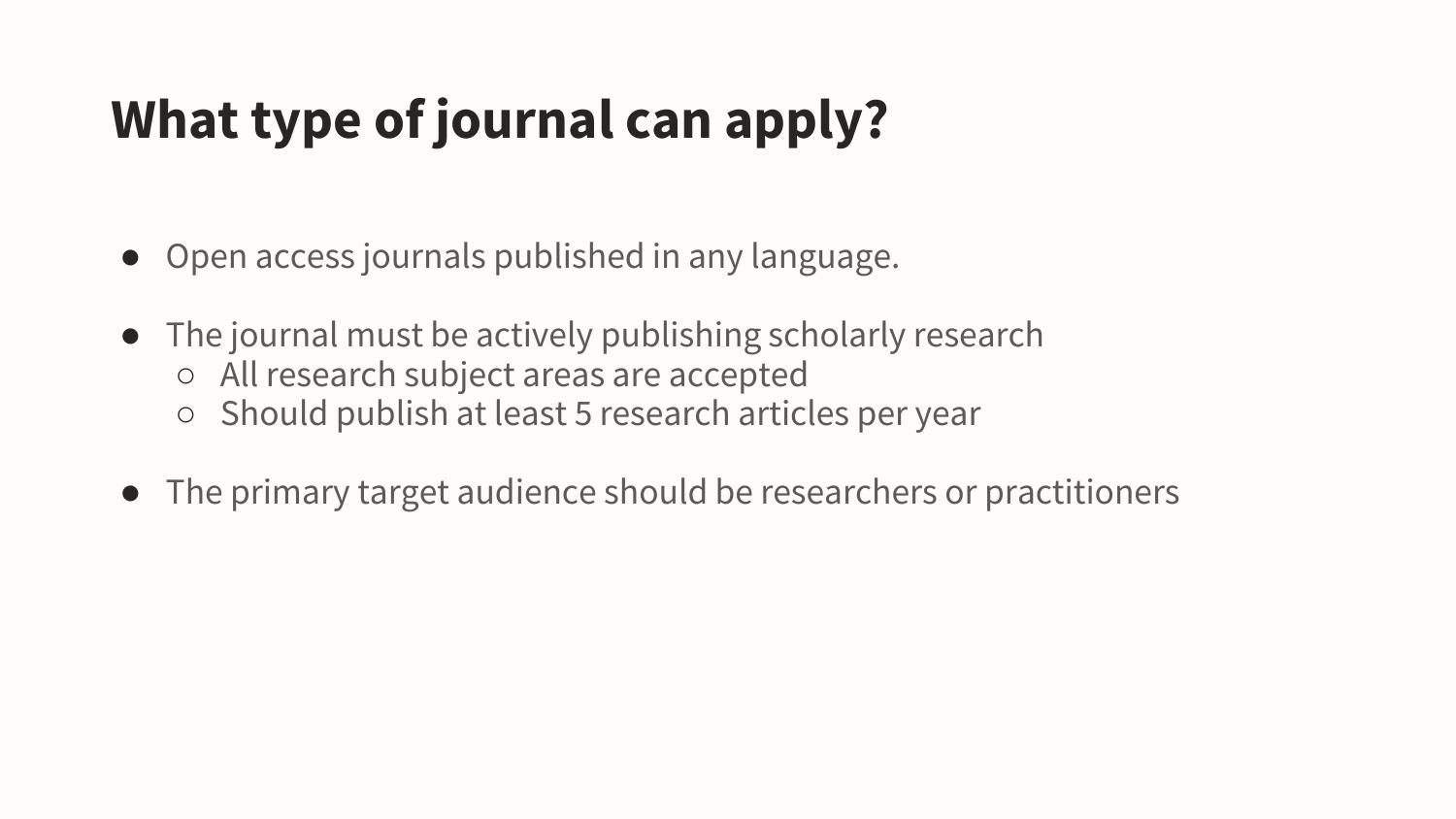# **The journal website**

- The journal must have its own dedicated URL and homepage that is accessible from any location
- The website must be clear and easy to navigate
- The journal should adhere to the guidelines described in the **Principles of** Transparency and Best Practice in Scholarly Publishing (available in 20 different languages)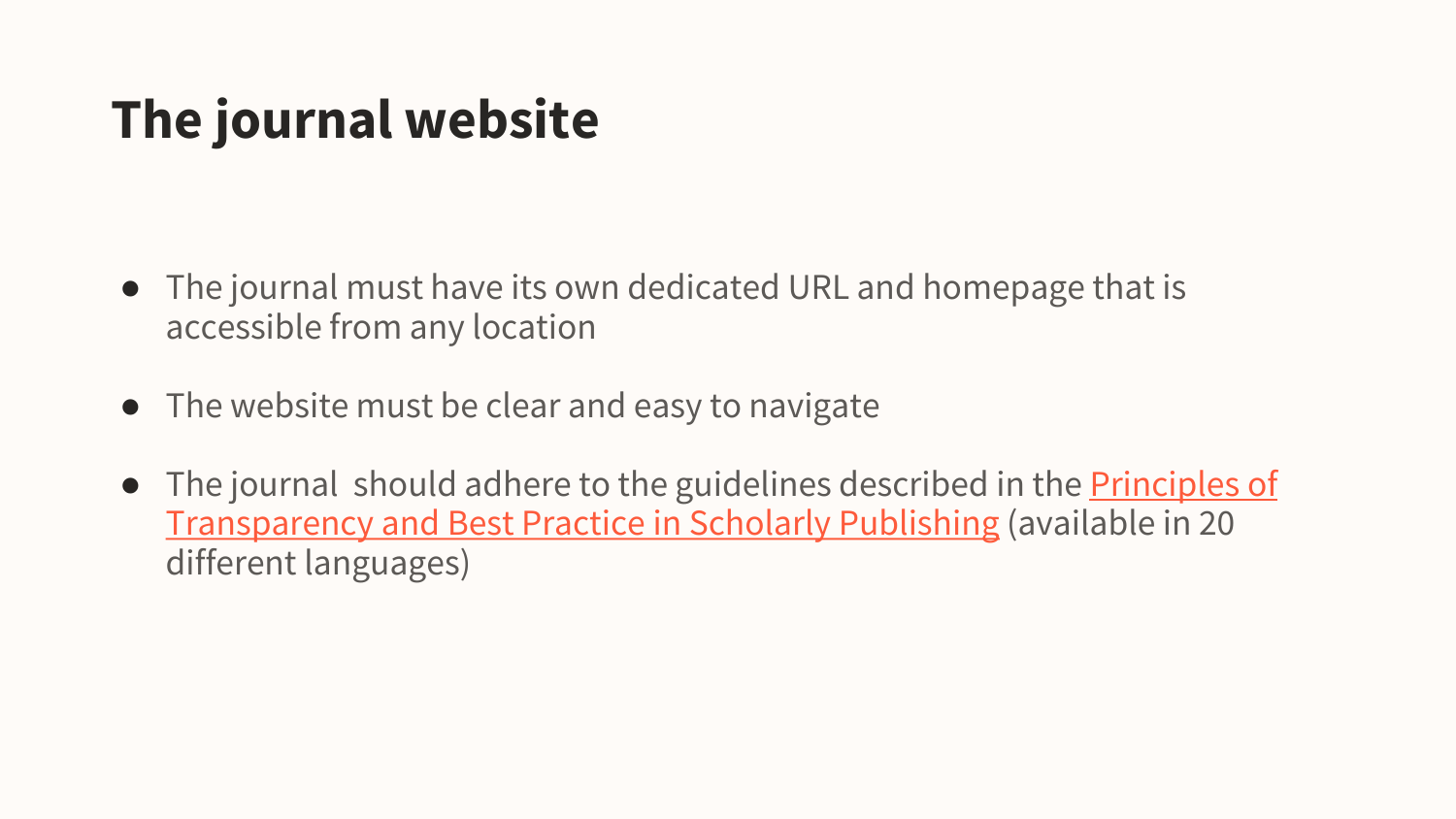#### **The articles**

● Each article must be available as an individual, full-text article ○ one unique URL per article ○ HTML or PDF, as a minimum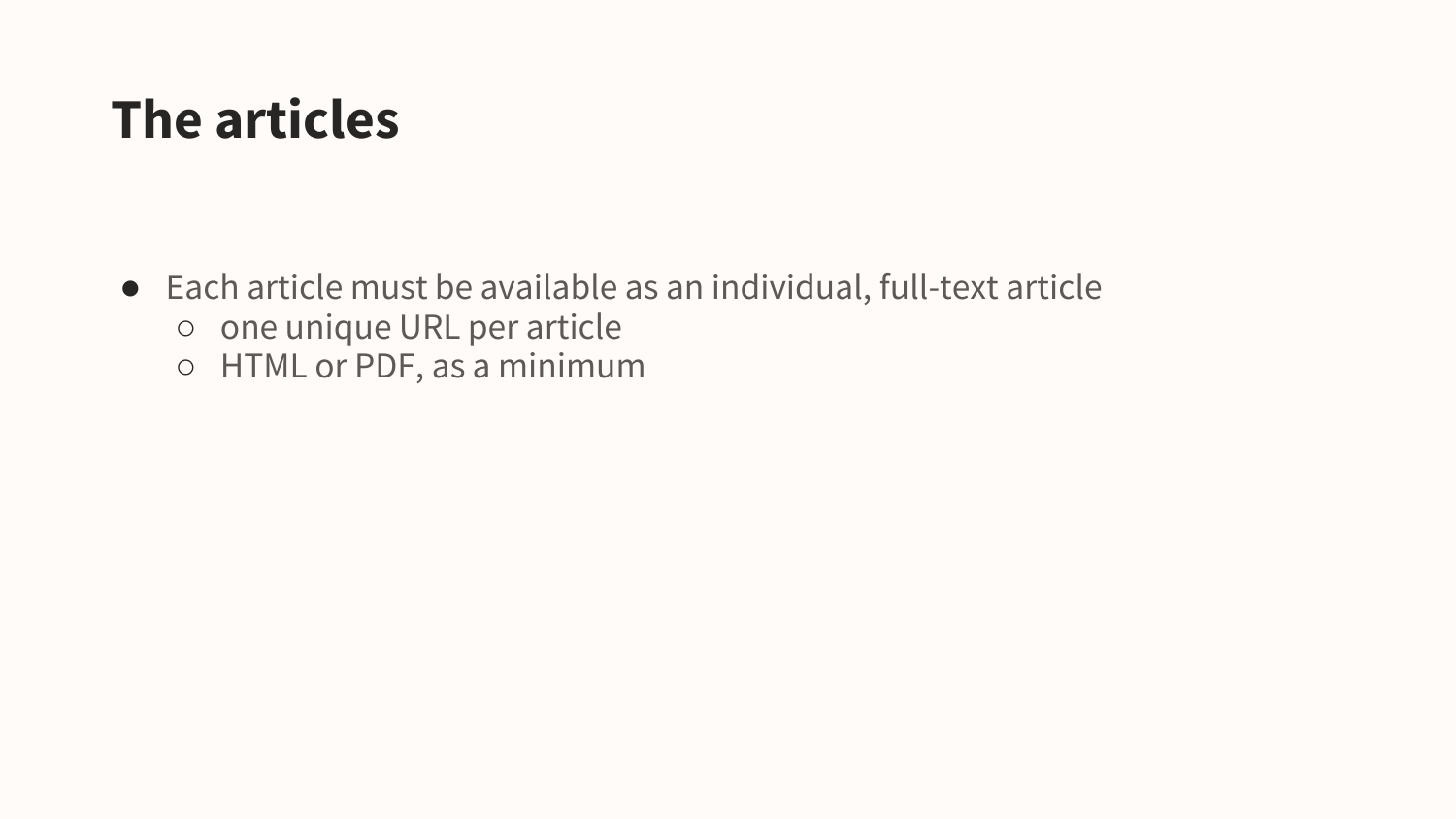#### Startpoint: the application form

- Before you fill in an application, please read the Basic criteria [\[Lithuanian\]](https://drive.google.com/file/d/1f7YXn6cXGXhDH9AbPJyOiM7_tHVRMe4j/view?usp=sharing) [[English\]](https://docs.google.com/document/d/1i_-RDOC06r9EqQn8De_MRUTFvKiOHMlDU0sYU6r10Pc/edit?usp=sharing)
- Before you apply, make sure that the basic criteria are fulfilled. ○ We, the associate editors and managing editors, check all URLs.
- We check both language sites. ○ The information in both languages must be the same
- [Additional criteria](https://docs.google.com/document/d/1-z4Nq2r7jtGrJtmNLxmx9AZchHreihhu58Gce4mc5BU/edit?usp=sharing) for special types of journals are also available.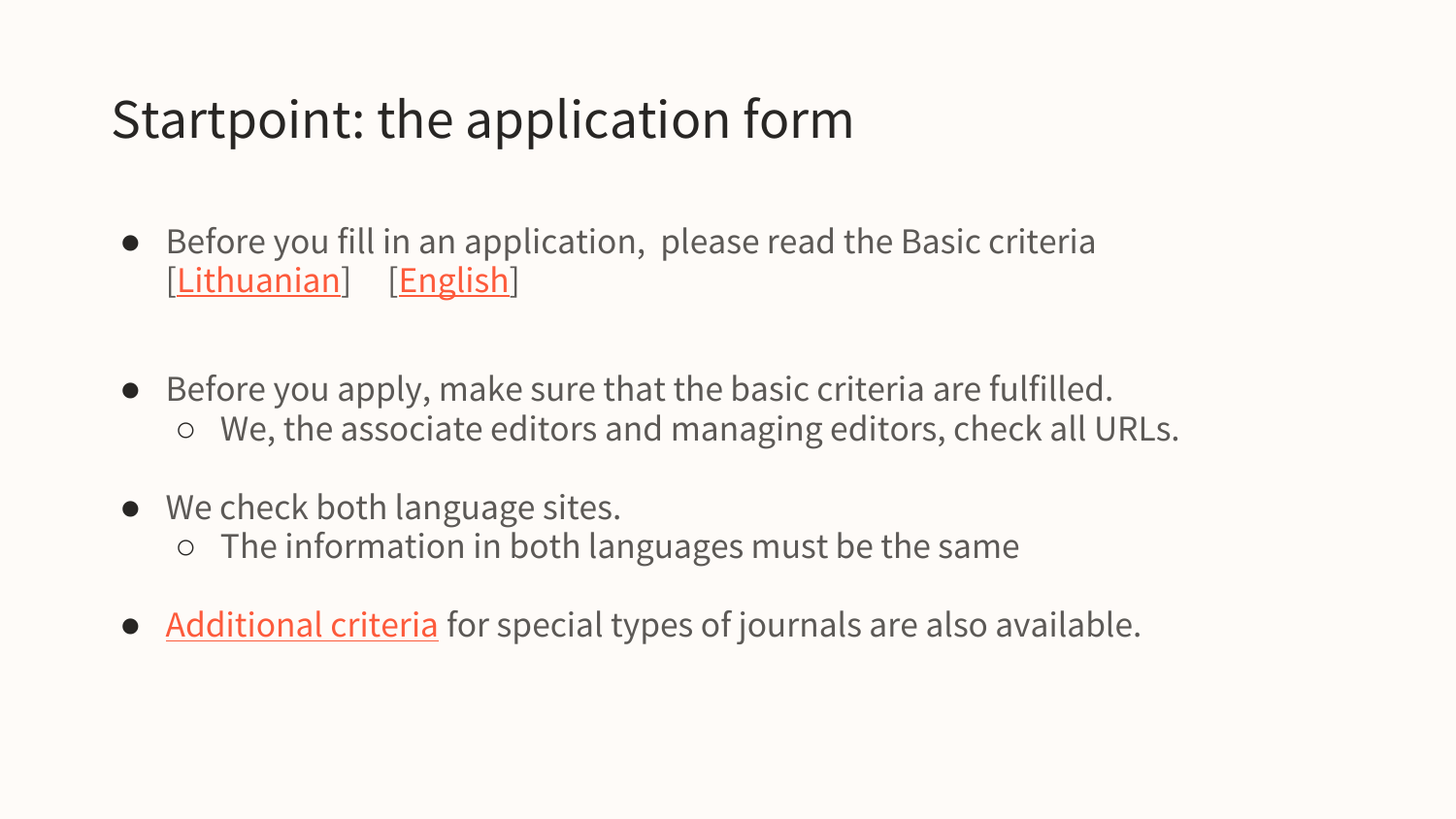#### **Open access statement**

- The journal must display an open access statement indicating that it fulfills the DOAJ definition of open access.
- The full text of all content must be available for free and open access without delay
	- No embargo period
- Requiring users to register to read content is not accepted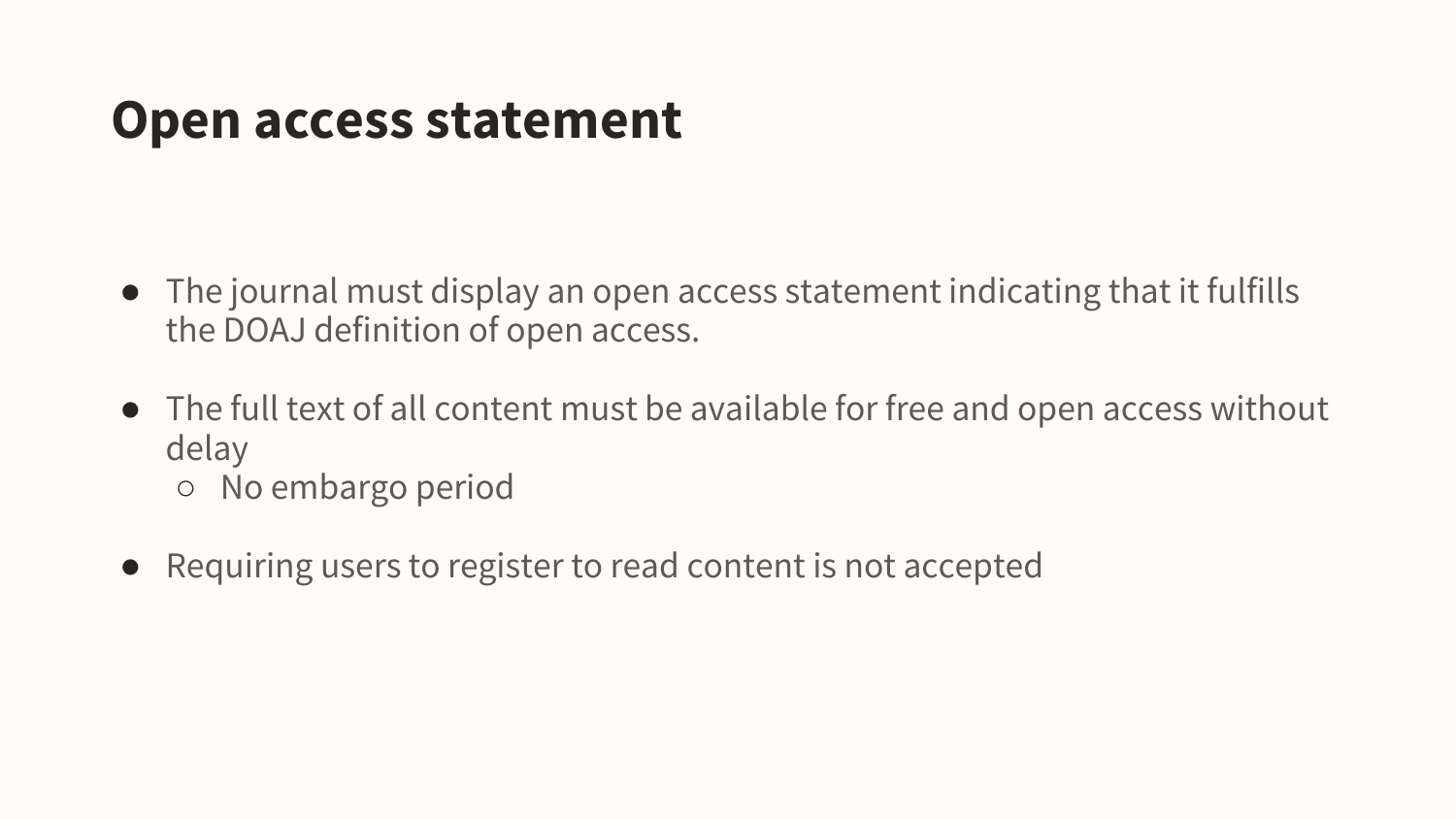#### Example from *Taikomoji kalbotyra*

Home / Taikomoji kalbotyra / Journal Policy

Taikomoji kalbotyra **Journal Policy** 

Our periodical is an open access journal. All content is freely available without charge to users or their institutions. Users are allowed to read, download, copy, distribute, print, search, or link to the full texts of the articles in this journal without asking prior permission of the publisher or the author. The journal does not charge fees for article processing or submission. Articles published in the journal are distributed under a Creative Commons Attribution 4.0 (CC BY 4.0) license.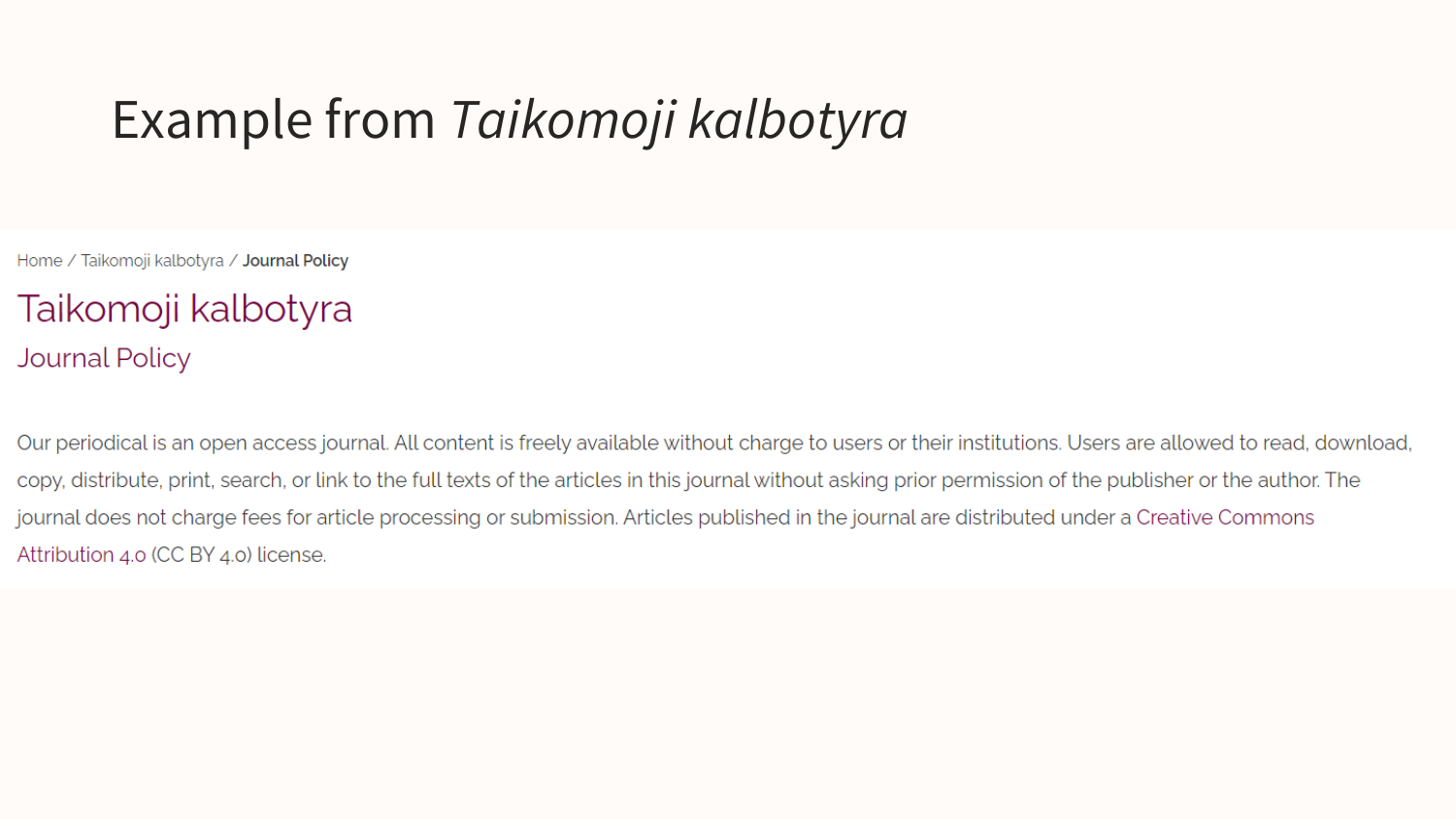

- ●The licensing terms for use and re-use of the published content must be clearly stated on the website.
- DOAJ recommends the use of [Creative Commons](https://creativecommons.org/) licenses for this purpose.
- ●If you choose to build your own licence, it must contain the same information as a Creative Commons licence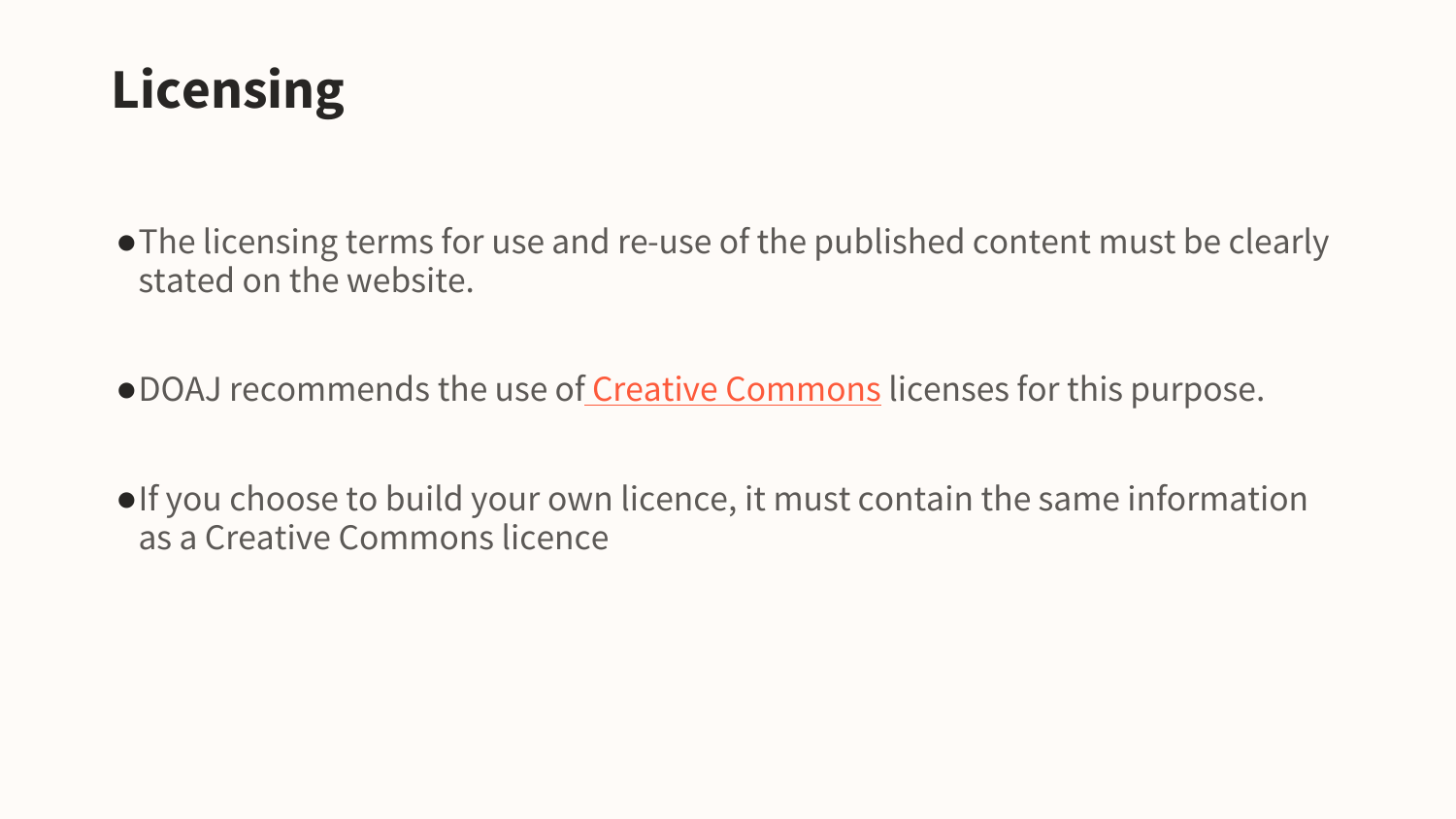#### Publisher's own license example

#### **Copyright Notice**

The copyrights for articles in this journal are retained by the author(s), with first publication rights granted to the journal. By virtue of their appearance in this open-access journal, articles are free to use with proper attribution in educational and other non-commercial settings.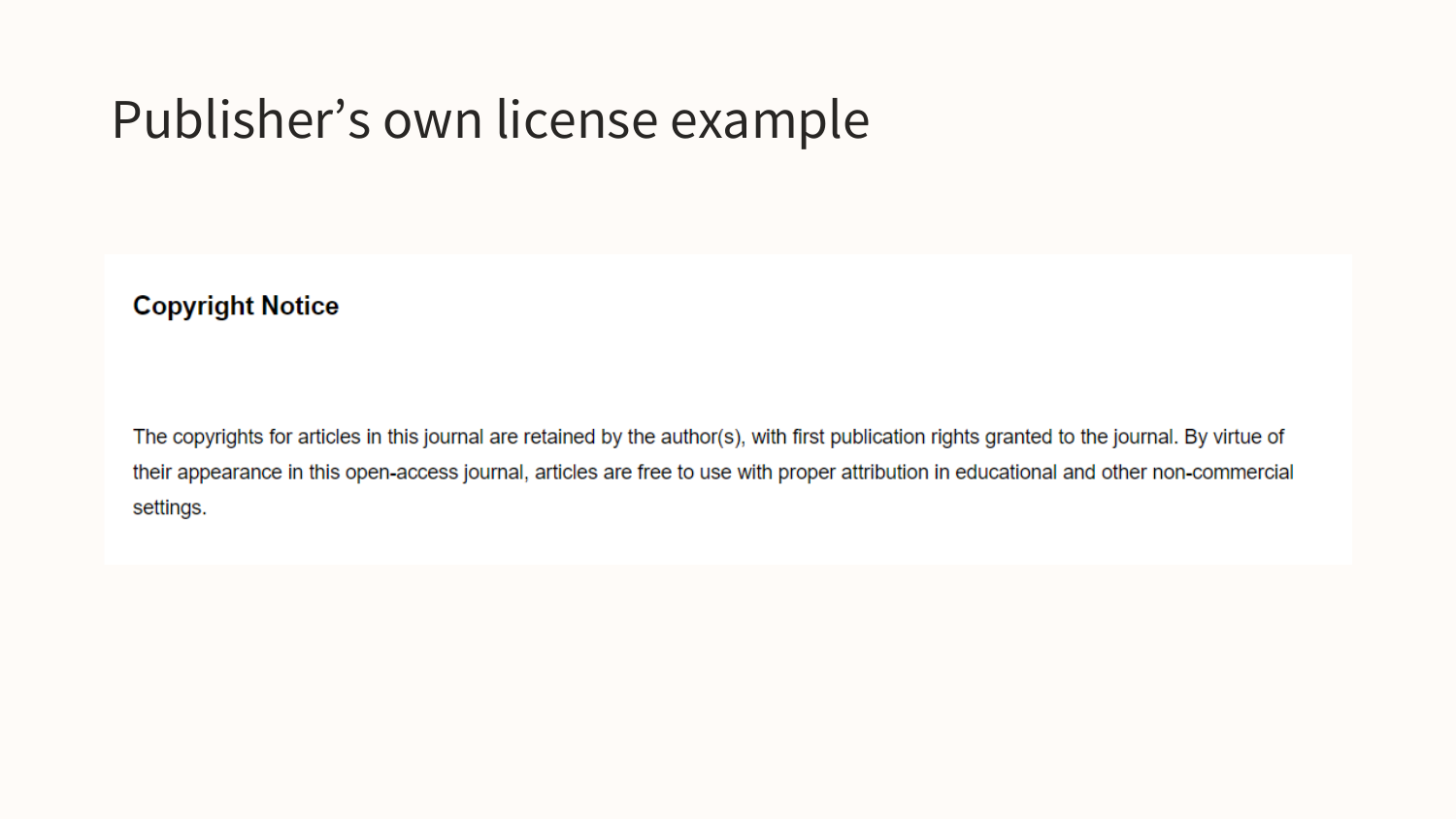# **Copyright**

- ●The copyright terms applied to *the published content* must be clearly stated and separate from the copyright terms applied *to the website*.
- ●Copyright terms must not contradict the licensing terms or the terms of the open access policy.
- "All rights reserved" is never appropriate for open access content.
- Shared copyright is not accepted.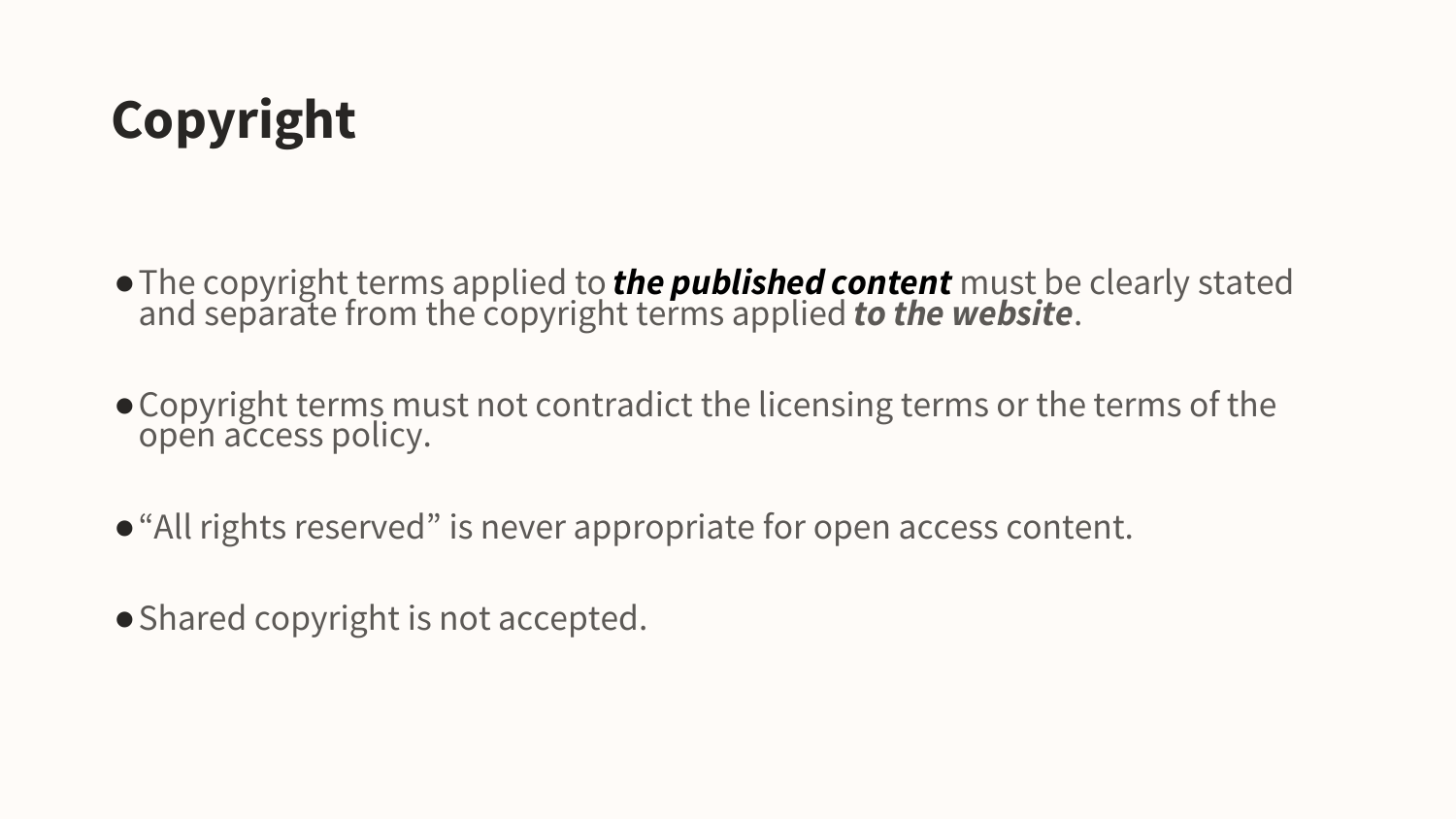## **Other criteria**

- ●**Aims and scope**: must be present
	- It is OK if that information is on the homepage
- **Editorial board**: members must have affiliations, ie it must be stated where the member works.
	- It is OK to use an ORCiD as long as there is a proper and clear link to the institution
- **Peer review**: All articles must pass through a quality control system (peer review) before publication.
	- The type and details of the peer review process must be stated clearly on the website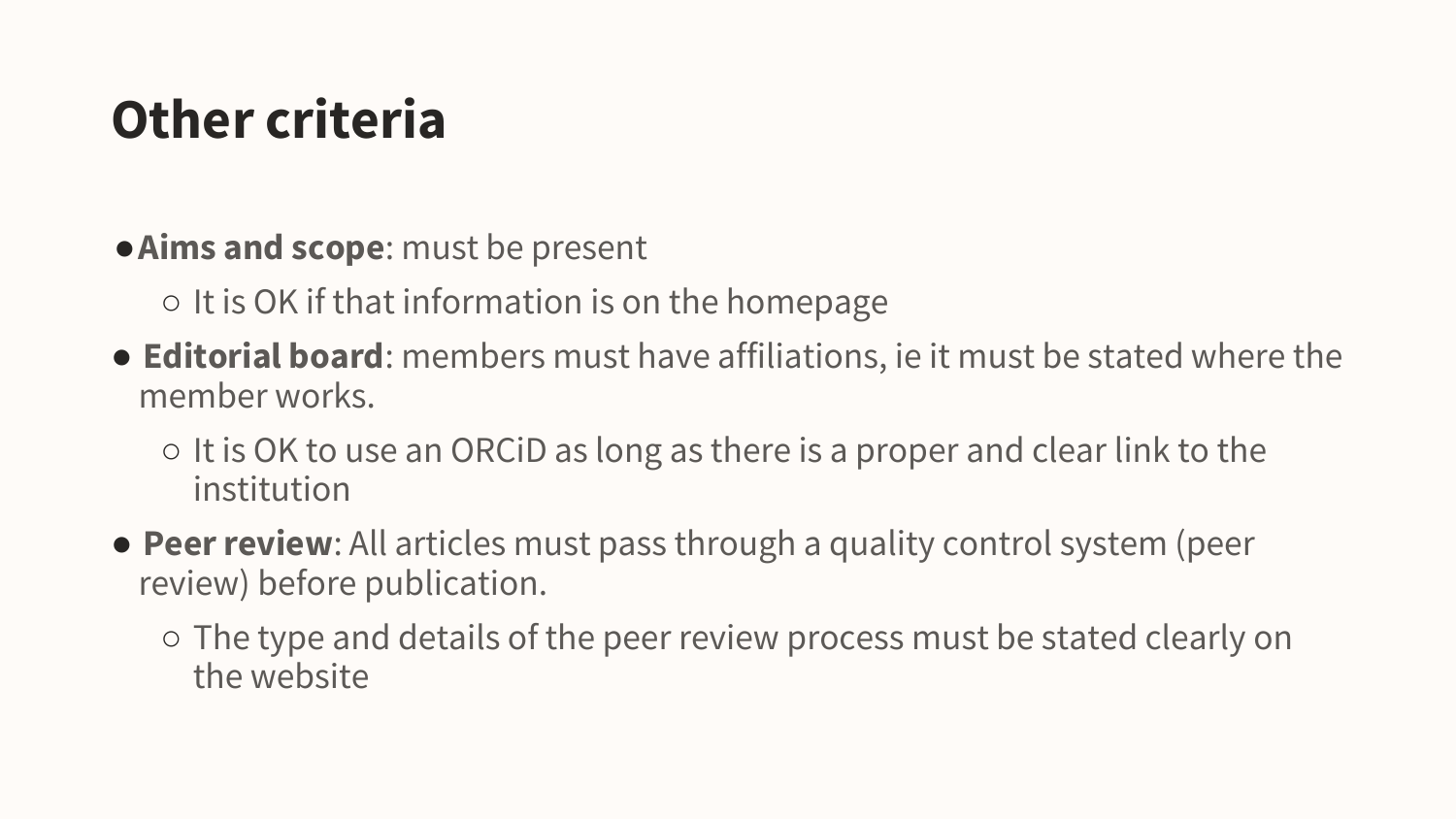# **Other criteria**

#### ●**Instructions for Authors**: must be present.

○ Sometimes in instructions for reviewers, we see the sentence: 'The article must have a letter from supervisor attached.' This is absolutely not acceptable because:

**There is a risk for censure.** 

**There is a risk that author can not be open and honest** 

● **Charges** All charges must be stated

○ The highest charge.

- If you have no charges, there must be information about that on the website too.
- All charges, (colour, page charges etc) must be displayed on the website.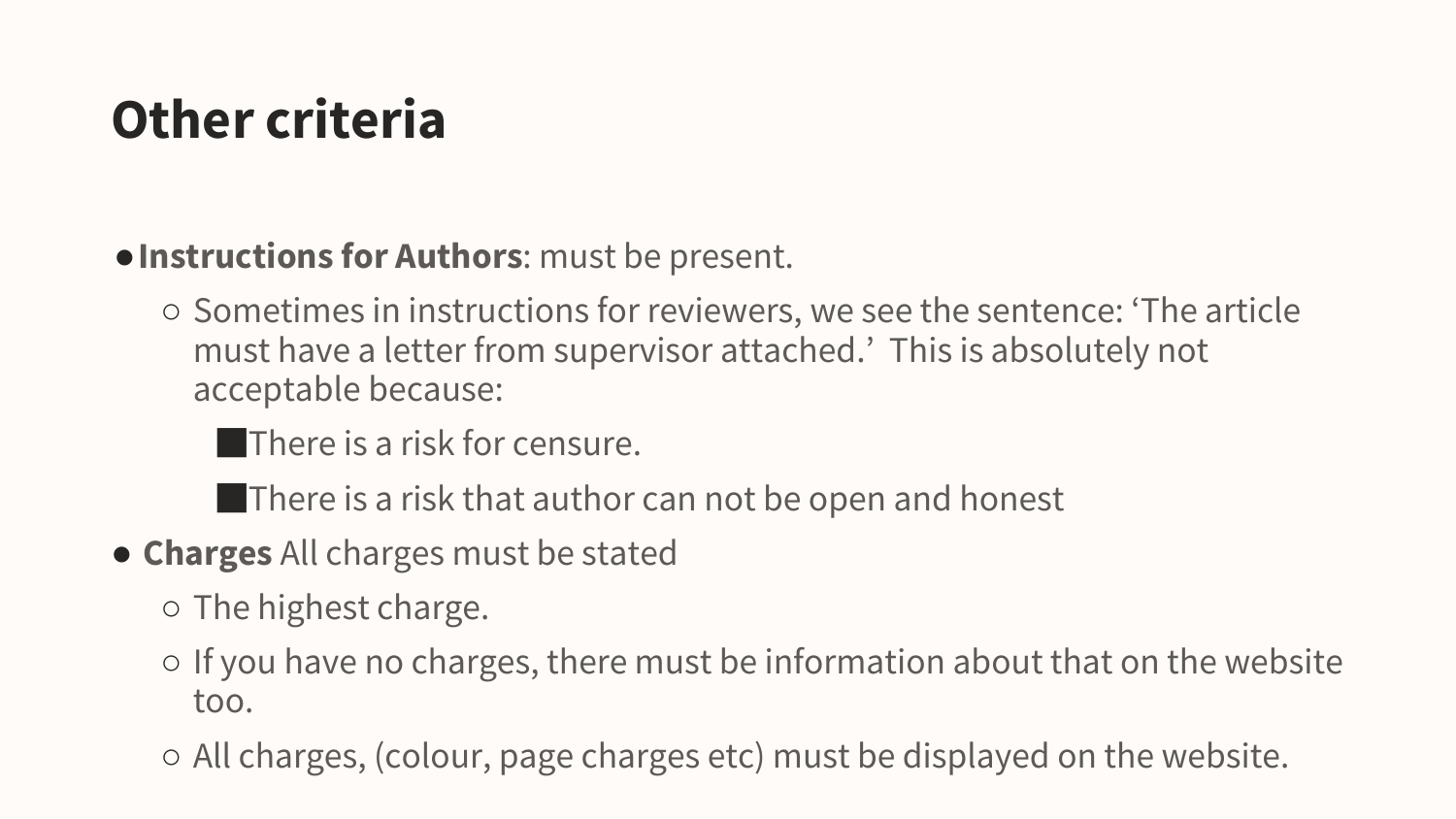# **Other criteria**

#### ●**Title and ISSN**

- A journal must have at least one ISSN (International Standard Serial Number) which is registered and confirmed at [issn.org](https://portal.issn.org/).
- $\circ$  The ISSN(s) must be displayed on the website.
- **The name of the journal** in the application and on the website must match what is shown at *[issn.org.](https://portal.issn.org/)*

#### ●**Contact details**

- Must include a real name and the journal's dedicated email address.
- The country in the application and on the journal website must be the country where the publisher is registered and carries out its business activities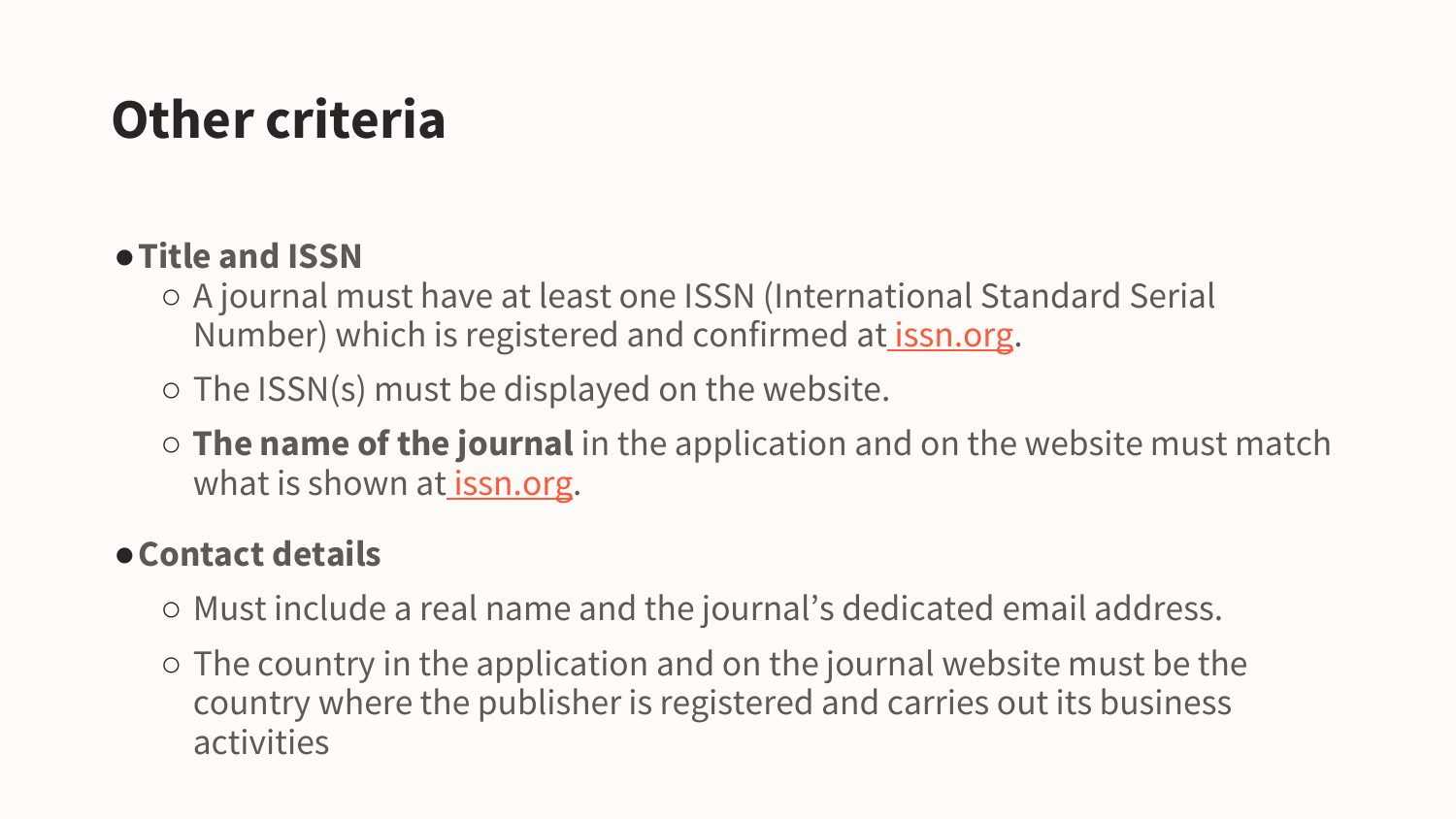#### **The DOAJ Seal**

- ●The DOAJ Seal may be awarded to journals that demonstrate best practice in open access publishing.
- A [plain English version](https://docs.google.com/document/d/1RrR6jmA18wrawBZ1GTbB98oJq6Ij-cAx04deeq2KaM4/edit?usp=sharing) of the criteria is available.

**Journals do not need to meet the Seal criteria to be accepted into DOAJ.**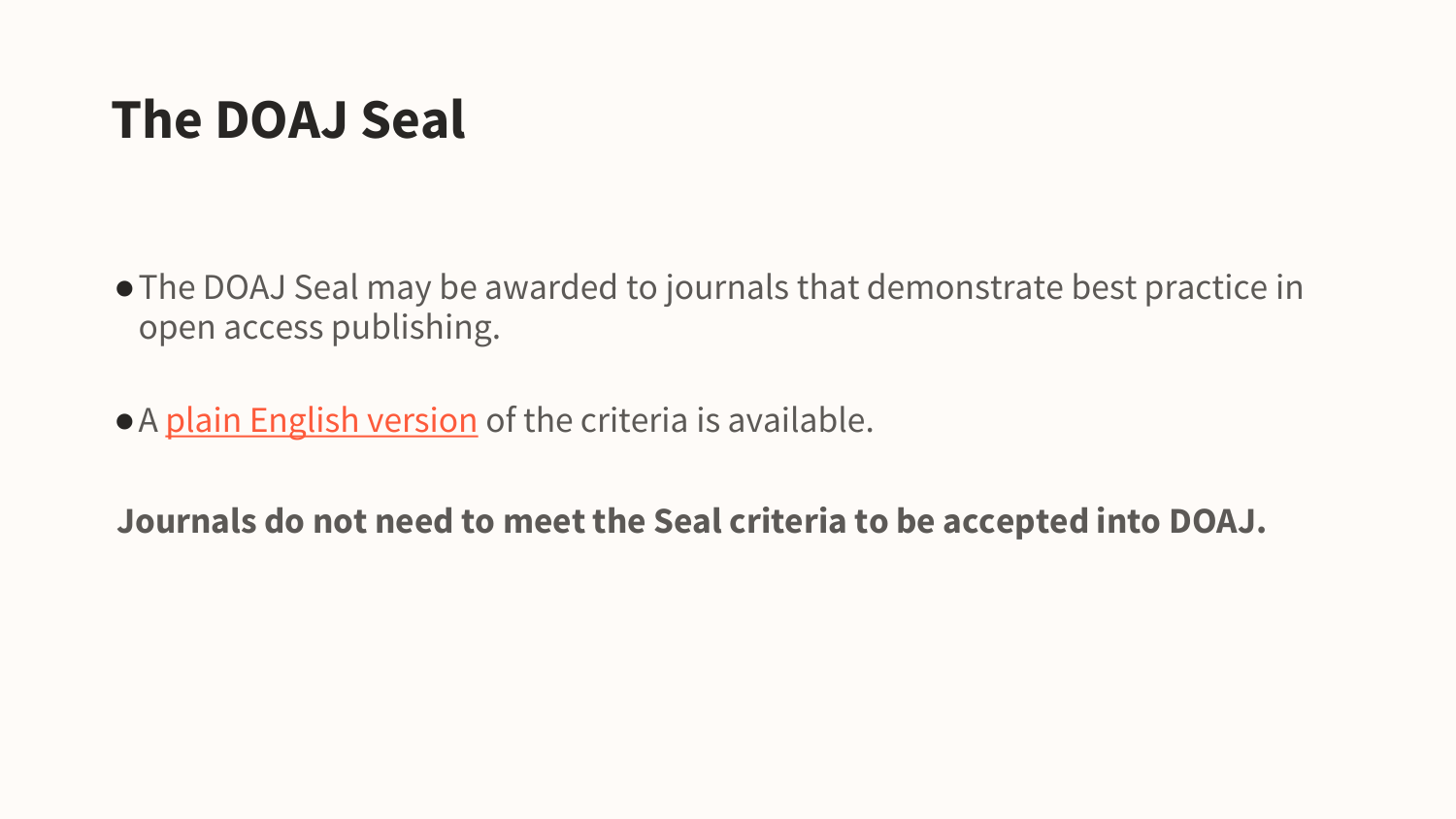#### **Criteria for the Seal - a summary**

- Digital preservation and archiving
- Permanent article identifiers ○ eg the Digital Object Identifier (DOI)
- Article metadata must be sent to DOAJ
- Licensing
	- must be licensed with CC BY, CC BY-SA, CC BY-NC, or CC BY-NC-SA
	- must be displayed on each article
- Authors must retain unrestricted copyright and all publishing rights
- Self-archiving policy
	- Authors must be permitted to deposit all versions of their paper in an institutional or subject repository, without embargo.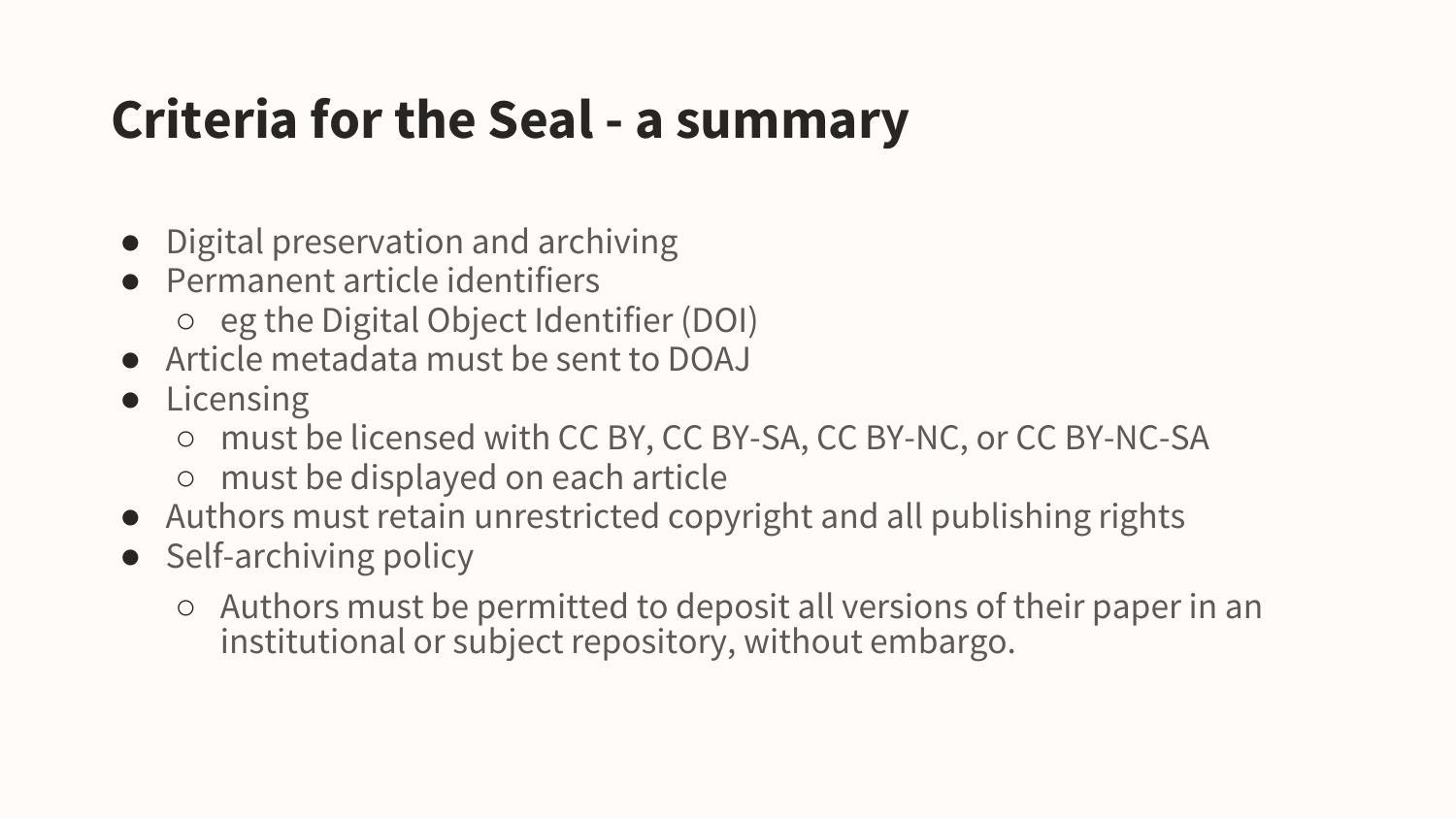# **The most commons reason for rejection**

- Only complete and correct applications are reviewed
- About 50% of all applications are rejected at triage, without review
- Reasons for immediate rejection
	- Journal is not open access
	- ISSN not fully registered at issn.org
	- Journal name is different from that registered at issn.org
	- Same URL entered in every box on application form
	- No contact name provided
	- No peer review
	- No content licensing